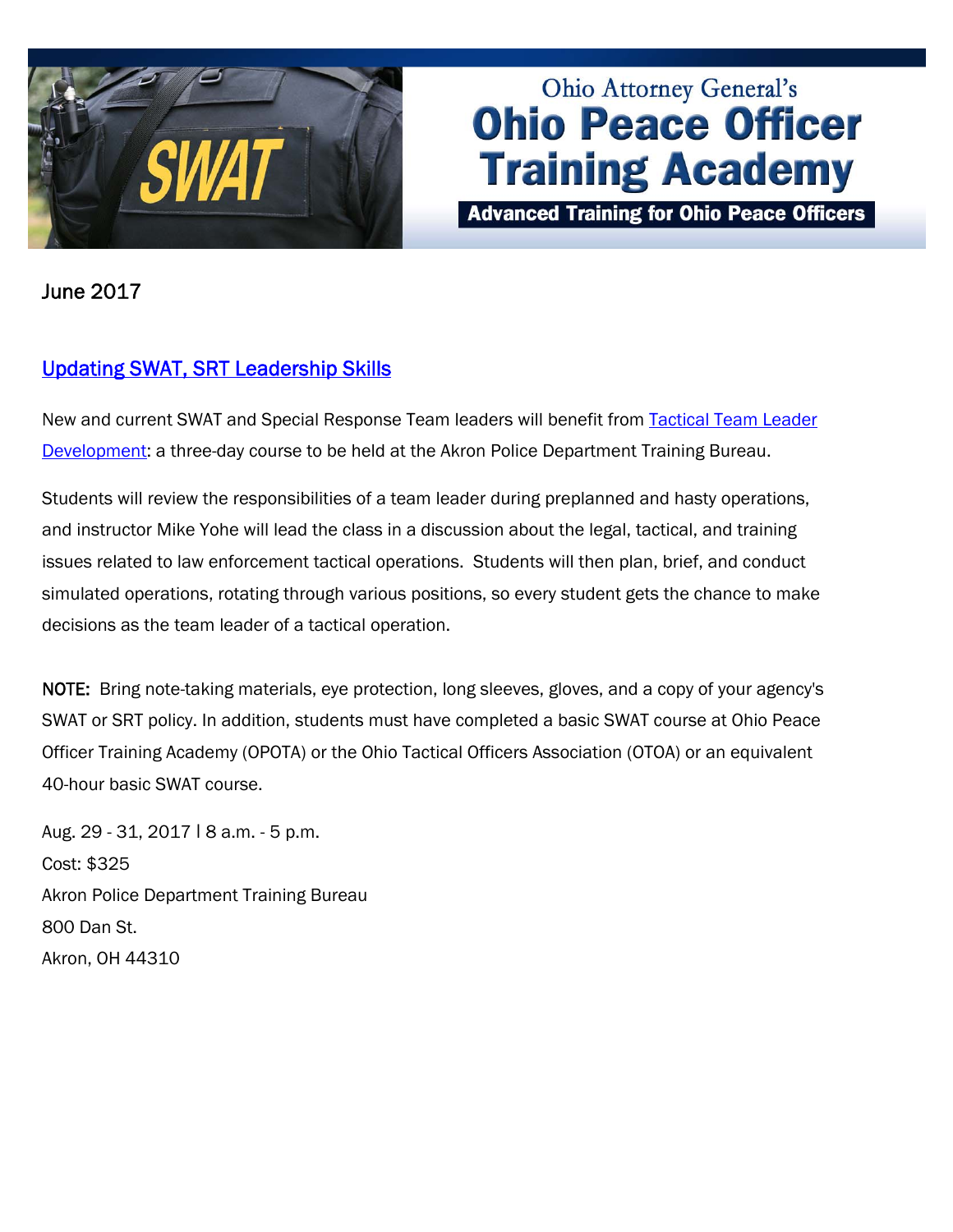#### [Enhancing Data Recovery Skills](http://www.ohioattorneygeneral.gov/Law-Enforcement/Ohio-Peace-Officer-Training-Academy/Course-Catalog/Course-Categories/Computer-Courses/Computer-Data-Recovery-Intermediate-Level-2)

As computers and technology have become a part of daily life, digital evidence is playing a key role in how law enforcement solves crimes.

When evidence is found on a computer, officers must know how to recover and preserve what they find. Course topics include Windows forensics, virtual memory, recycle bin, file metadata, and more. Students will also be introduced to the NT file system. Students who completed the first two levels of [Computer Data Recovery](http://www.ohioattorneygeneral.gov/Law-Enforcement/Ohio-Peace-Officer-Training-Academy/Course-Catalog/Course-Categories/Computer-Courses/Computer-Data-Recovery-Intermediate-Level-2) (basic and Intermediate Level 1) will build on that knowledge and skills in this multi-day course, Intermediate Level 2.

Sept. 7 - 11, 2017 | 8 a.m. - 5 p.m. OPOTA Richfield 4055 Highlander Parkway Richfield, OH 44286 Cost: \$350

NOTE: To attend this course, students must have completed Computer Data Recovery - Basic and Intermediate Level I.

## **Protecting Mind, Spirit**

Lt. Col. Dave Grossman, a retired Army Ranger and former professor of psychology, writes and teaches about the toll of violence and violent crime on law enforcement, soldiers, and others. He will present on the topic, **Bulletproof Mind**, at OPOTA Richfield.

Grossman's training objective is to "do for the mind and spirit, what body armor does for the torso." His presentation will include topics such as psychological and physiological manifestations of violent confrontation; overcoming the resistance to employ lethal force; and the cause and effect of violence throughout the world.